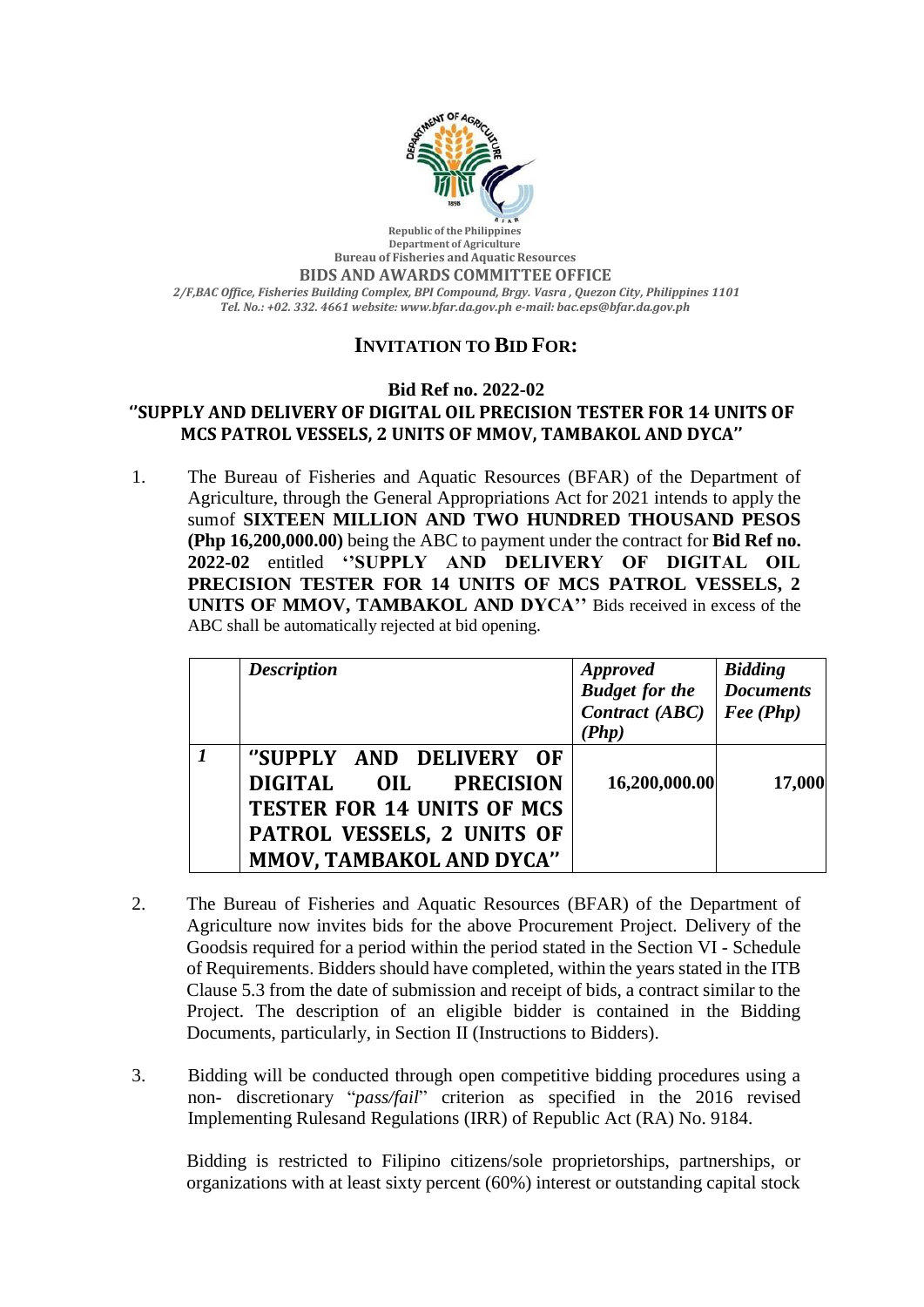belonging to citizens of the Philippines, and to citizens or organizations of a country the laws or regulations of which grant similar rights or privileges to Filipino citizens, pursuant to RA No. 5183.

- 4. Prospective Bidders may obtain further information the procurement activity given below and inspect the Bidding Documents at the address given below.
- 5. A complete set of Bidding Documents may be acquired by interested Bidders at **2nd Floor, BAC Office, Fisheries Building Complex, BPI Compound, Brgy. Vasra , Visayas Ave. Quezon City** and upon payment of a non-refundable fee for the Bidding Documents in the amount stated above. TheProcuring Entity shall allow the bidder to present its proof of payment for the fees through electronic means.
- 6. The Bureau of Fisheries and Aquatic Resources (BFAR) of the Department of Agriculture will hold a Pre-Bid Conference<sup>1</sup> on **January 21, 2022 at 9:00 AM** via videoconferencing through "Zoom" application which shall be open to prospective bidders who have successfully completed the registration in Google form for at least one (1) calendar day prior to the pre-bid conference via <https://forms.gle/9PassK7oCipk8iXD6> and in accordance with the **"Annex A, Bidder's Kit – I"**.
- **7.** Bids must be duly received by the BAC Secretariat through electronic submission in accordance with the BFAR-BAC procedure for online bidding as stated in the **"AnnexA, Bidder's kit II to VI"** simultaneously with the submission of the printed copies asindicated in the **BDS Clause 15.**

The Bidder shall submit bids on or before **February 02, 2022 at 9:30 AM** at the **2nd Floor, BAC Office, Fisheries Building Complex, BPI Compound, Brgy. Vasra , Visayas Ave. Quezon City** and **[bac.eps@bfar.da.gov.ph.](mailto:bac.eps@bfar.da.gov.ph)**

- 8. All Bids must be accompanied by a bid security in any of the acceptable forms and in the amount stated in ITB Clause 14.
- 9. Bid opening shall be on **February 02, 2022 at 10:00 AM** via video conference through "Zoom" application. Bids will be opened in accordance with the BFAR BAC procedurefor online bidding as stated in the "**Annex A, Bidder's kit VII**". Late bids shall not beaccepted.
- 10. Bidders are advised to familiarize themselves with the BFAR BAC procedure for onlinebidding as well as for the printed copies as provided under ITB Clause 10 and Clause 11.
- 11. The Bureau of Fisheries and Aquatic Resources (BFAR) of the Department of Agriculture reserves the right to reject any and all bids, declare a failure of bidding, ornot award the contract at any time prior to contract award in accordance with **Sections**

35.6 and 41 of the 2016 revised IRR of RA No. 9184, without thereby incurring any liability to the affected bidder or bidders.